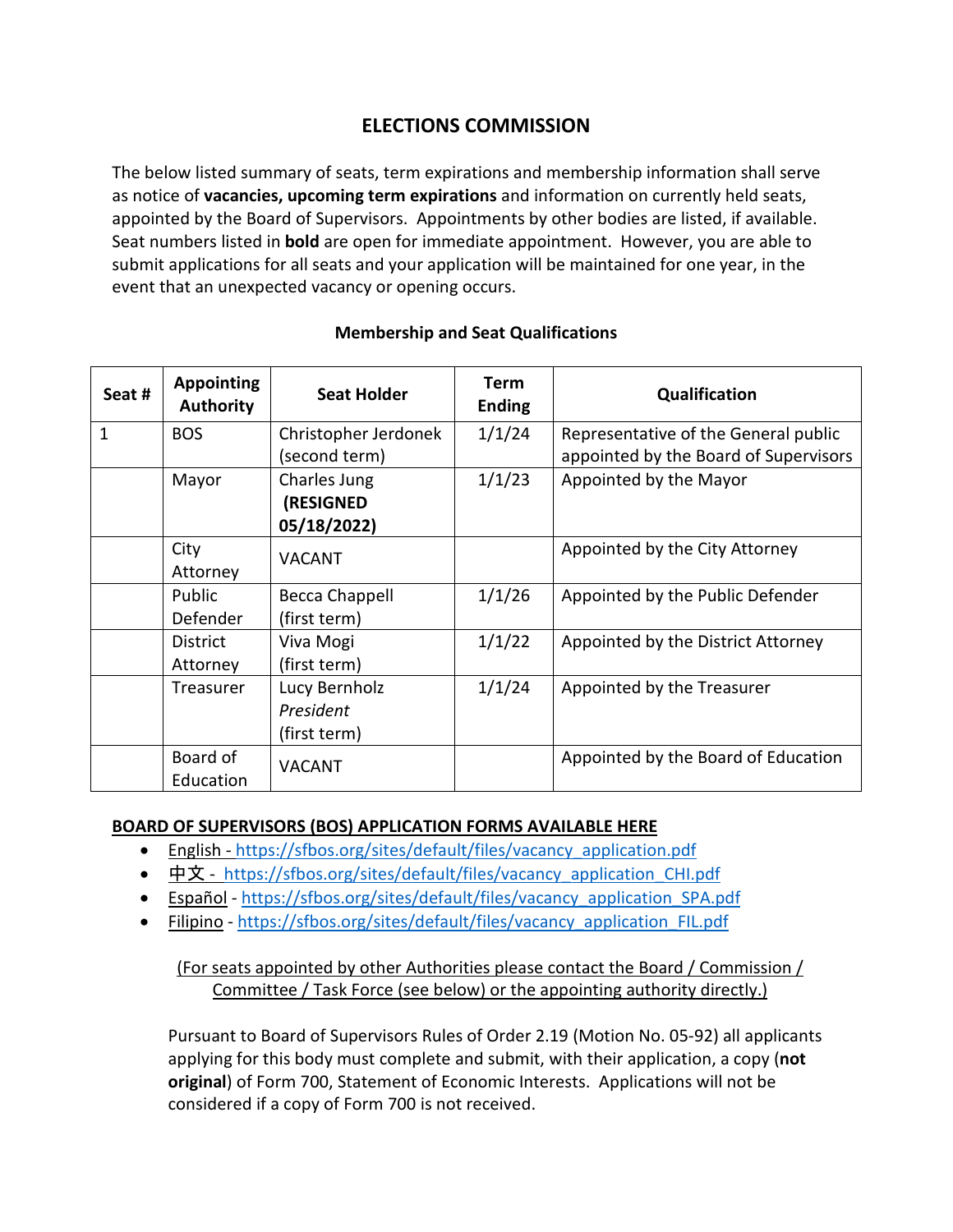#### **FORM 700 AVAILABLE HERE (Required)**

<https://www.fppc.ca.gov/Form700.html>

*Please Note: Depending upon the posting date, a vacancy may have already been filled. To determine if a vacancy for this Commission is still available, or if you require additional information, please call the Rules Committee Clerk at (415) 554-5184.*

Applications and other documents may be submitted to [BOS-Appointments@sfgov.org](mailto:BOS-Appointments@sfgov.org)

**Next Steps**: Applicants who meet minimum qualifications will be contacted by the Rules Committee Clerk once the Rules Committee Chair determines the date of the hearing. Members of the Rules Committee will consider the appointment(s) at the meeting and applicant(s) may be asked to state their qualifications. The appointment of the individual(s) who is recommended by the Rules Committee will be forwarded to the Board of Supervisors for final approval.

The Elections Commission consists of seven members, one of whom is appointed by the Board of Supervisors and is broadly representative of the general public. The composition of the other members are as follows: one member appointed by the Mayor; the City Attorney, the Public Defender, the District Attorney, the Treasurer, and the Board of Education of the San Francisco Unified School District. The member appointed by the Mayor shall have a background in the electoral process. The member appointed by the City Attorney shall have a background in elections law. The member appointed by the Treasurer shall have a background in financial management. The members appointed by the District Attorney, Public Defender, the Board of Education of SFUSD shall be broadly representative of the general public.

Term of Office: The Commission members shall serve five-year terms. No person appointed as a Commission member may serve as such for more than two successive five-year terms. Any person appointed as a commission member to complete more than two and one half years of a five-year term shall be deemed to have served one full term. In the event a vacancy occurs, the appointing authority who appointed the member vacating the office shall appoint a qualified person to complete the remainder of the term. All members initially appointed shall take office on January 1, 2002.

The Elections Commission shall oversee all public federal, state, district and municipal elections in the City and County. The Commission shall set general policies for the Department of Elections and shall be responsible for the proper administration of the general practices of the Department, subject to the budgetary and fiscal provision of the Charter. These duties shall include but not be limited to approving written plans prior to each election, submitted by the Director of Elections, detailing the policies, procedures, and personnel that will be used to conduct the election as well as an assessment of how well the plan succeeded in carrying out a free, fair and functional election. See Charter for restrictions on membership.